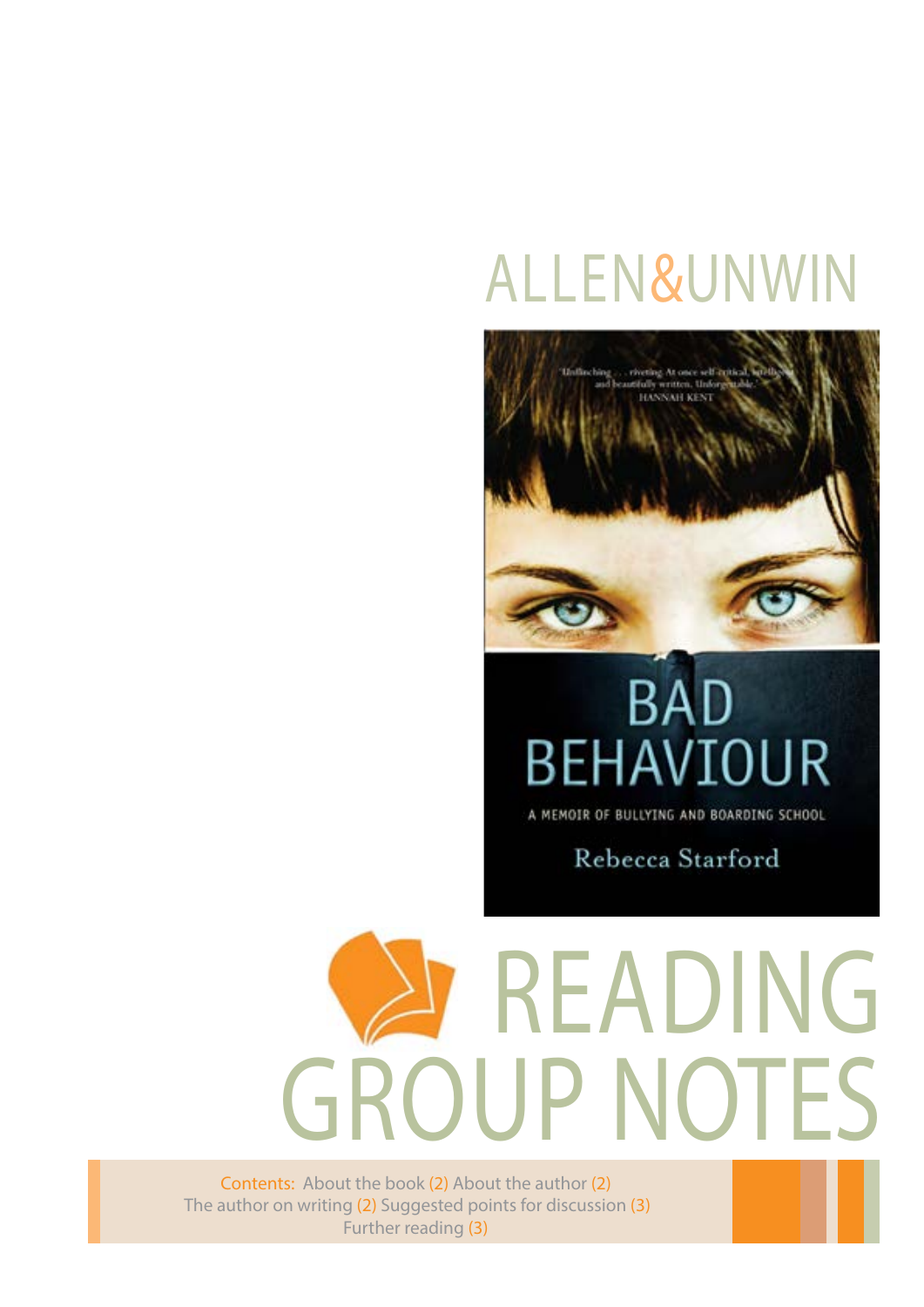#### About the book

I*t is night. They move with such stealth they could be almost floating along the road. I can't see faces, just the outline of their movement. But when the moon drifts out from behind a cloud, bathing the road in an urgent sort of light, I see how they're all gazing up towards me. 'They're coming back,' I murmur. I turn to Kendall, and she puts her sewing aside, eyes on me. They never waiver.*

It was supposed to be a place where teenagers would learn resilience, confidence and independence, where long hikes and runs in the bush would make their bodies strong and foster a connection with the natural world. Living in bare wooden huts, cut off from the outside world, the students would experience a very different kind of schooling, one intended to have a strong influence over the kind of adults they would eventually become.

Fourteen-year-old Rebecca Starford spent a year at this school in the bush. In her boarding house fifteen girls were left largely unsupervised, a combination of the worst behaved students and some of the most socially vulnerable. As everyone tried to fit in and cope with their feelings of isolation and homesickness, Rebecca found herself joining ranks with the powerful girls, and participating in various forms of bullying and aggression. Increasingly horrified at her own behaviour, Rebecca soon found herself excluded from this group and subjected to bullying herself.

*Bad Behaviour* tells the story of that year, a time of friendship and joy, but also of shame and fear. It explores how those crucial experiences affected Rebecca as an adult and shaped her future relationships, and asks courageous questions about the nature of female friendship.

Moving, wise and painfully honest, this extraordinary memoir shows how bad behaviour from childhood, in all its forms, can be so often and so easily repeated throughout our adult lives.

#### About the author

Rebecca Starford is the co-founder and publishing-director of *Kill Your Darlings* and an editor at Text Publishing. She has written for the *Guardian*, *Age*, *Sydney Morning Herald* and *Australian* newspapers. She was a founding member of the Stella Prize steering committee. *Bad Behaviour* is her first book. Rebecca lives in Melbourne.

#### Author, Rebecca Starford, on writing *Bad Behaviour*

After an unhappy break-up with a girlfriend, I started thinking about my relationship with women – and that path lead me back to Silver Creek, a year of my life that I had shut away, relatively unexamined. Only when I started to let memories creep out, did I start to think this could be something I could write about, which developed into the belief that I had to write about it.

I've been writing *Bad Behaviour* for around three years. I first imagined writing an essay about bullying, drawing on these experiences, but the ideas grew bigger than this, and I realised I had to expand it into book form, drawing heavily on my own experiences. The only research I really did was a subterfuge visit to the Silver Creek campus, which is detailed in the memoir, in order to confront many of these memories and the past."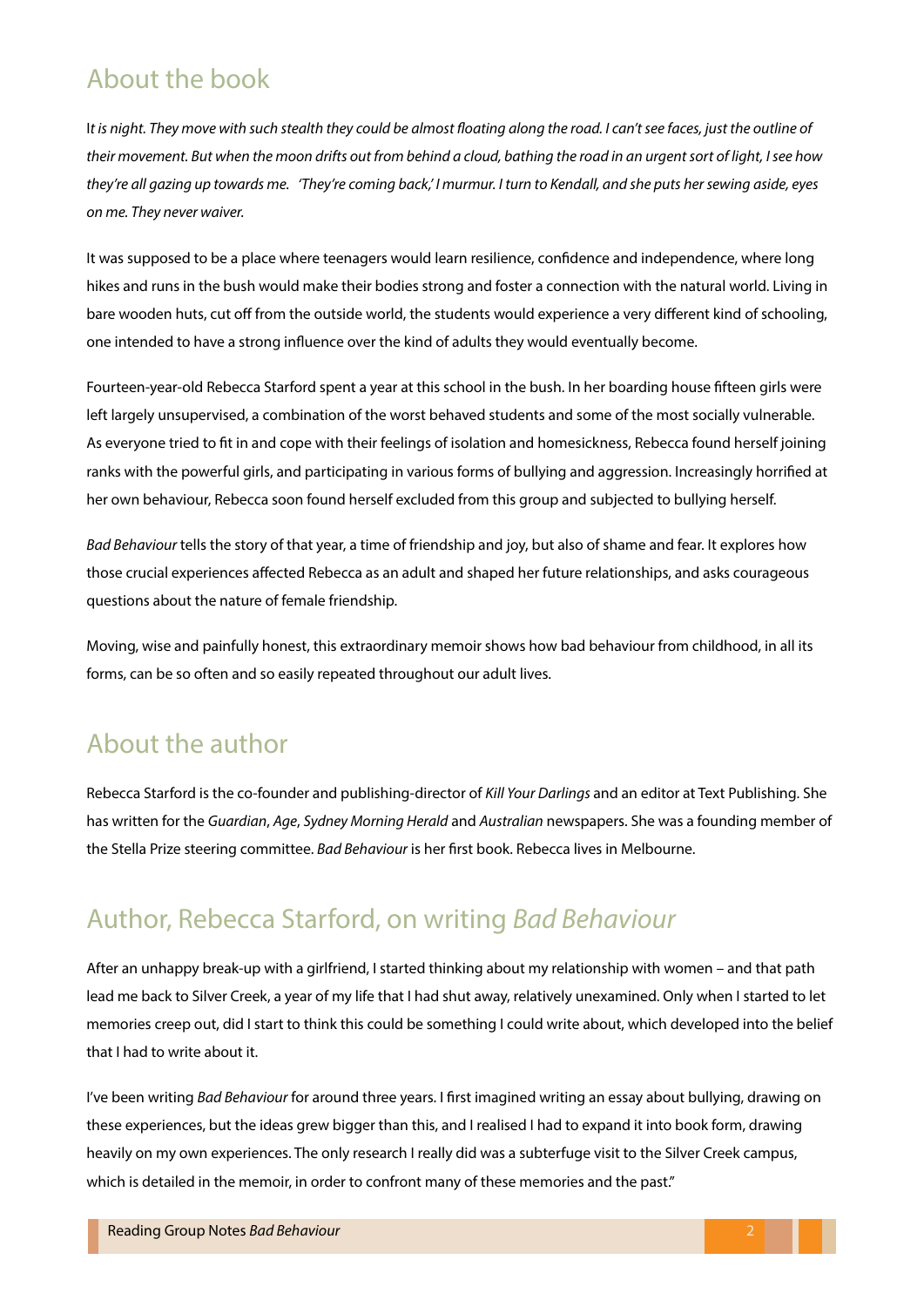#### For discussion

- Consider the author's experiences of bullying and being bullied. Where does bad behaviour come from how does it start, what fuels it? And how and when does it end?
- Why do you think Rebecca tries so hard to win the affections of Portia? What power does Portia hold over her and the other girls in the dorm?
- "When I read over the letter, I begin to forget what actually happened and another memory starts to form, taking shape like my words on the page." (p. 23) Discuss the ways in which the author uses writing, both deliberately and unconsciously, to manipulate her memories of Silver Creek.
- "This is where it started. Here at Silver Creek. This is where the fear began. And it was of my own making, not anyone else's." (p.189) How does fear impact Rebecca's relationships with others and with herself? What is she afraid of?
- **E** "You don't see anything clearer up here... You only see yourself, stripped back, bare." (p.56) What does the author learn about herself through revisiting her childhood at Silver Creek? How does going back help her move forward?
- How does Rebecca struggle to come to terms with her own sexuality? What challenges does she face, both within herself, and from others?
- E Consider Rebecca's relationships with girls throughout her life. How are the relationships of her childhood echoed in her later adult relationships with women? In what ways are they different?
- How do the adults in Rebecca's life, particularly her parents and Miss Lacey, influence her development through childhood and into adulthood?
- **Discuss the importance of forgiveness in Rebecca's story**

#### Suggested further reading

*Laurinda –* Alice Pung *Kill Your Darlings* (literary magazine founded by Rebecca Starford) *Lord of the Flies –* William Golding *Prep -* Curtis Sittenfield *The Secret History -* Donna Tartt Bully for Them: Outstanding Australians on Hard Lessons Learned at School - ed. Fiona Scott-Norman *How to be Happy –* Dave Burton